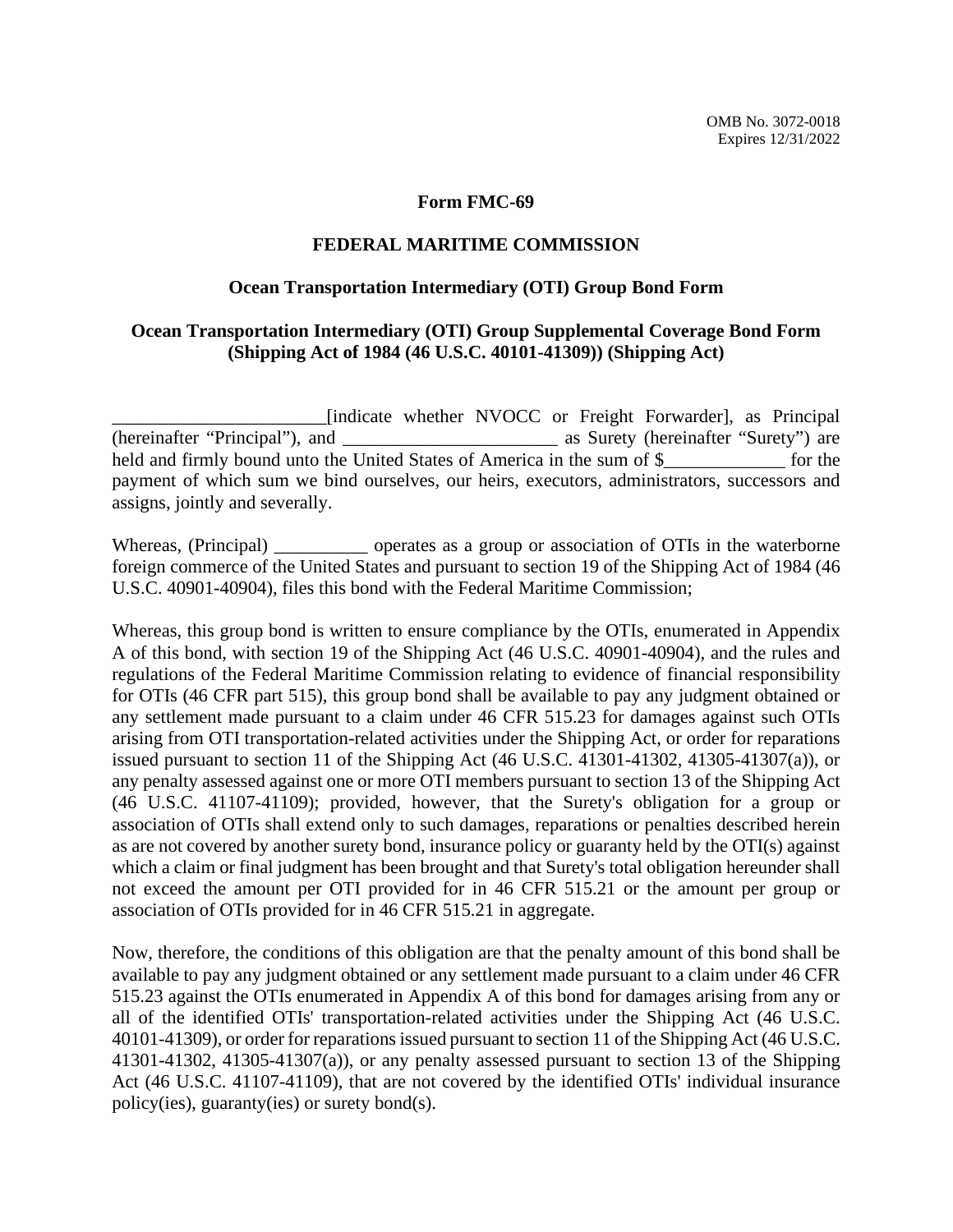This group bond shall inure to the benefit of any and all persons who have obtained a judgment or made a settlement pursuant to a claim under 46 CFR 515.23 for damages against any or all of the OTIs identified in Appendix A not covered by said OTIs' insurance policy(ies), guaranty(ies) or surety bond(s) arising from said OTIs' transportation-related activities under the Shipping Act, or order for reparation issued pursuant to section 11 of the Shipping Act, and to the benefit of the Federal Maritime Commission for any penalty assessed against said OTIs pursuant to section 13 of the Shipping Act (46 U.S.C. 41107-41109). However, the bond shall not apply to shipments of used household goods and personal effects for the account of the Department of Defense or the account of federal civilian executive agencies shipping under the International Household Goods Program administered by the General Services Administration.

The Surety consents to be sued directly in respect of any bona fide claim owed by any or all of the OTIs identified in Appendix A for damages, reparations or penalties arising from the transportation-related activities under the Shipping Act of the OTIs in the event that such legal liability has not been discharged by the OTIs or Surety after a claimant has obtained a final judgment (after appeal, if any) against the OTIs from a United States Federal or State Court of competent jurisdiction and has complied with the procedures for collecting on such a judgment pursuant to 46 CFR 515.23, the Federal Maritime Commission, or where all parties and claimants otherwise mutually consent, from a foreign court, or where such claimant has become entitled to payment of a specified sum by virtue of a compromise settlement agreement made with the OTI(s) and/or Surety pursuant to 46 CFR 515.23, whereby, upon payment of the agreed sum, the Surety is to be fully, irrevocably and unconditionally discharged from all further liability to such claimant(s).

The liability of the Surety shall not be discharged by any payment or succession of payments hereunder, unless and until such payment or payments shall aggregate the penalty of this bond, and in no event shall the Surety's total obligation hereunder exceed the amount per member OTI set forth in 46 CFR 515.21, identified in Appendix A, or the amount per group or association of OTIs set forth in 46 CFR 515.21, regardless of the number of OTIs, claims or claimants.

This bond is effective the \_\_\_ day of \_\_\_\_\_\_\_\_, \_\_\_\_, and shall continue in effect until discharged or terminated as herein provided. The Principal or the Surety may at any time terminate this bond by mail or email (bcl@fmc.gov) written notice to the Director, Bureau of Certification and Licensing, Federal Maritime Commission, Washington, DC. 20573. Such termination shall become effective thirty (30) days after receipt of said notice by the Commission. The Surety shall not be liable for any transportation-related activities of the OTIs identified in Appendix A as covered by the Principal after the expiration of the 30-day period, but such termination shall not affect the liability of the Principal and Surety for any transportation-related activities occurring prior to the date when said termination becomes effective.

The Principal or financial responsibility provider will promptly notify the underwriting Surety in writing and the Director, Bureau of Certification and Licensing, Federal Maritime Commission, Washington, DC. 20573, by mail or email (bcl@fmc.gov), of any additions, deletions or changes to the OTIs enumerated in Appendix A. In the event of additions to Appendix A, coverage will be effective upon receipt of such notice, in writing, by the Commission at its office in Washington,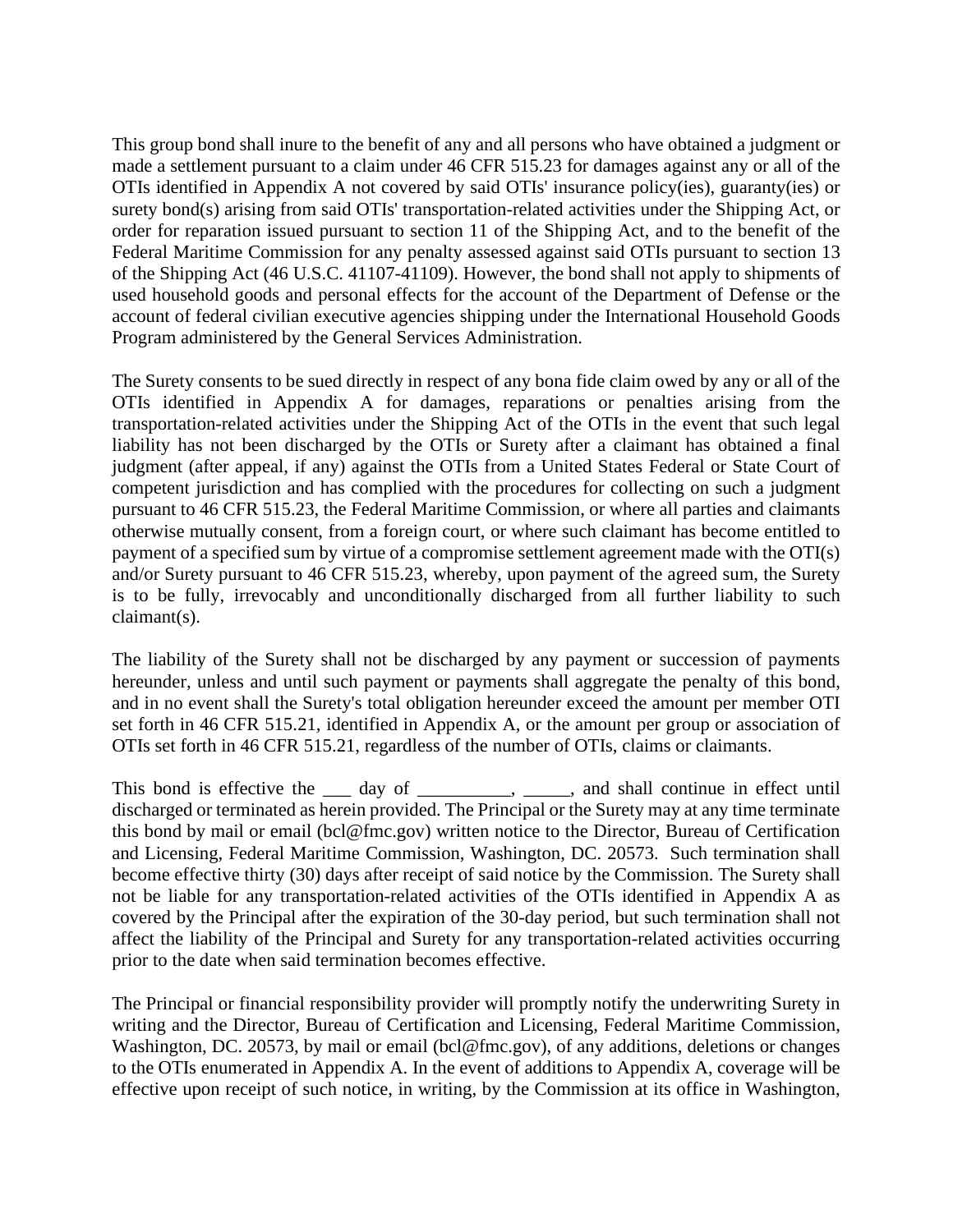DC. In the event of deletions to Appendix A, termination of coverage for such OTI(s) shall become effective 30 days after receipt of written notice by the Commission. Neither the Principal nor the Surety shall be liable for any transportation-related activities of the OTI(s) deleted from Appendix A that occur after the expiration of the 30-day period, but such termination shall not affect the liability of the Principal and Surety for any transportation-related activities of said OTI(s) occurring prior to the date when said termination becomes effective.

The underwriting Surety will promptly notify the Director, Bureau of Certification and Licensing, Federal Maritime Commission, Washington, DC. 20573, in writing by mail or email (bcl@fmc.gov), of all claims made, lawsuits filed, judgments rendered, and payments made against this group bond.

Signed and sealed this \_\_\_ day of \_\_\_\_\_\_\_\_, \_\_\_\_\_,

\_\_\_\_\_\_\_\_\_\_\_\_\_\_\_\_\_\_\_\_\_\_\_\_\_\_\_\_\_\_\_\_\_\_\_\_\_\_\_\_\_\_\_\_\_\_\_\_

\_\_\_\_\_\_\_\_\_\_\_\_\_\_\_\_\_\_\_\_\_\_\_\_\_\_\_\_\_\_\_\_\_\_\_\_\_\_\_\_\_\_\_\_\_\_\_\_

\_\_\_\_\_\_\_\_\_\_\_\_\_\_\_\_\_\_\_\_\_\_\_\_\_\_\_\_\_\_\_\_\_\_\_\_\_\_\_\_\_\_\_\_\_\_\_\_

\_\_\_\_\_\_\_\_\_\_\_\_\_\_\_\_\_\_\_\_\_\_\_\_\_\_\_\_\_\_\_\_\_\_\_\_\_\_\_\_\_\_\_\_\_\_\_\_

\_\_\_\_\_\_\_\_\_\_\_\_\_\_\_\_\_\_\_\_\_\_\_\_\_\_\_\_\_\_\_\_\_\_\_\_\_\_\_\_\_\_\_\_\_\_\_\_

\_\_\_\_\_\_\_\_\_\_\_\_\_\_\_\_\_\_\_\_\_\_\_\_\_\_\_\_\_\_\_\_\_\_\_\_\_\_\_\_\_\_\_\_\_\_\_\_

(Please type name of signer under each signature).

Individual Principal or Partner

Business Address

Individual Principal or Partner

Business Address

Individual Principal or Partner

Business Address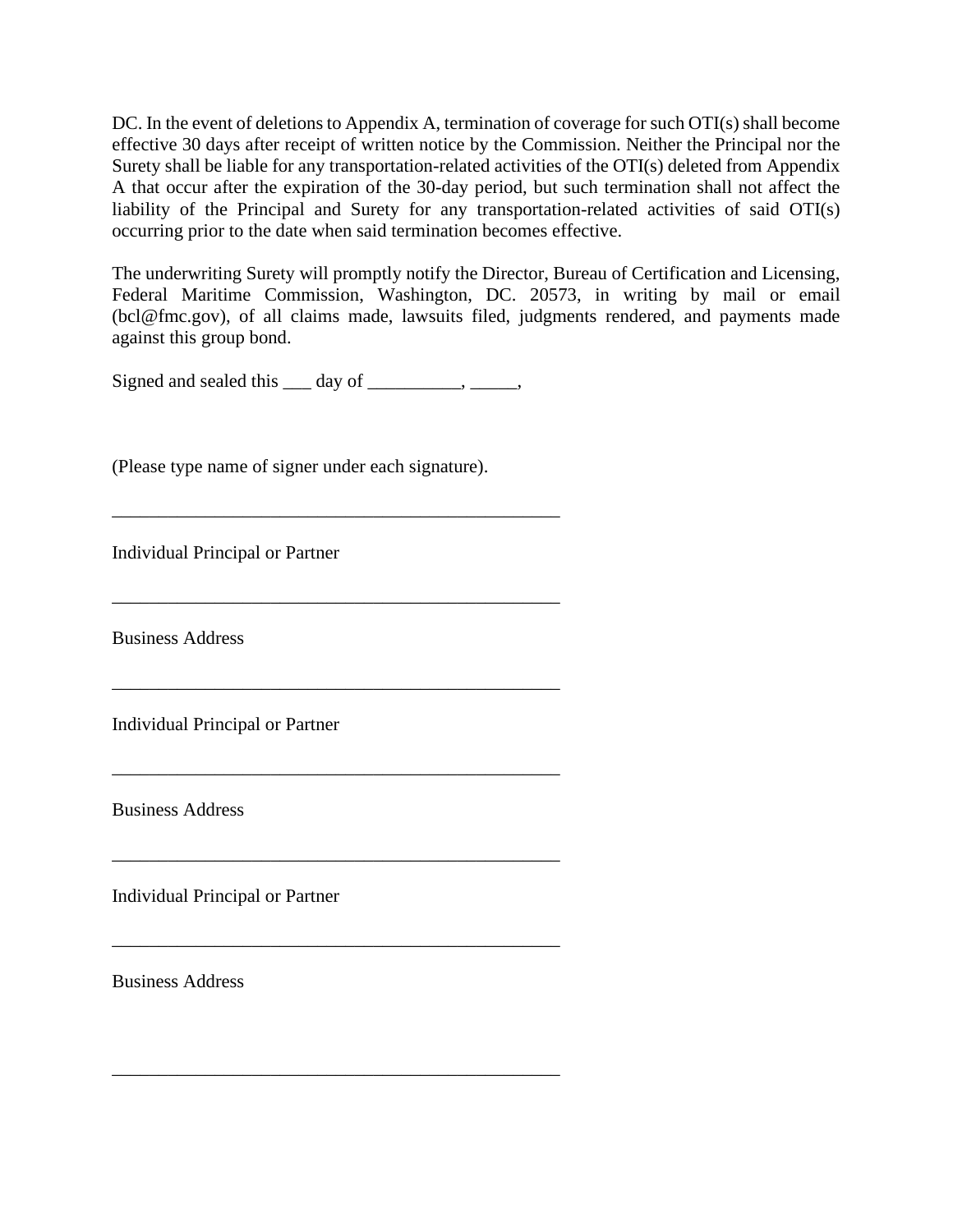Trade Name, if Any

Corporate Principal

Place of Incorporation

Trade Name, if Any

Business Address (Affix Corporate Seal)

\_\_\_\_\_\_\_\_\_\_\_\_\_\_\_\_\_\_\_\_\_\_\_\_\_\_\_\_\_\_\_\_\_\_\_\_\_\_\_\_\_\_\_\_\_\_\_\_

 $\mathcal{L}_\text{max} = \mathcal{L}_\text{max} = \mathcal{L}_\text{max} = \mathcal{L}_\text{max} = \mathcal{L}_\text{max} = \mathcal{L}_\text{max} = \mathcal{L}_\text{max} = \mathcal{L}_\text{max} = \mathcal{L}_\text{max} = \mathcal{L}_\text{max} = \mathcal{L}_\text{max} = \mathcal{L}_\text{max} = \mathcal{L}_\text{max} = \mathcal{L}_\text{max} = \mathcal{L}_\text{max} = \mathcal{L}_\text{max} = \mathcal{L}_\text{max} = \mathcal{L}_\text{max} = \mathcal{$ 

 $\mathcal{L}_\text{max} = \mathcal{L}_\text{max} = \mathcal{L}_\text{max} = \mathcal{L}_\text{max} = \mathcal{L}_\text{max} = \mathcal{L}_\text{max} = \mathcal{L}_\text{max} = \mathcal{L}_\text{max} = \mathcal{L}_\text{max} = \mathcal{L}_\text{max} = \mathcal{L}_\text{max} = \mathcal{L}_\text{max} = \mathcal{L}_\text{max} = \mathcal{L}_\text{max} = \mathcal{L}_\text{max} = \mathcal{L}_\text{max} = \mathcal{L}_\text{max} = \mathcal{L}_\text{max} = \mathcal{$ 

\_\_\_\_\_\_\_\_\_\_\_\_\_\_\_\_\_\_\_\_\_\_\_\_\_\_\_\_\_\_\_\_\_\_\_\_\_\_\_\_\_\_\_\_\_\_\_

\_\_\_\_\_\_\_\_\_\_\_\_\_\_\_\_\_\_\_\_\_\_\_\_\_\_\_\_\_\_\_\_\_\_\_\_\_\_\_\_\_\_\_\_\_\_\_

\_\_\_\_\_\_\_\_\_\_\_\_\_\_\_\_\_\_\_\_\_\_\_\_\_\_\_\_\_\_\_\_\_\_\_\_\_\_\_\_\_\_\_\_\_\_\_

\_\_\_\_\_\_\_\_\_\_\_\_\_\_\_\_\_\_\_\_\_\_\_\_\_\_\_\_\_\_\_\_\_\_\_\_\_\_\_\_\_\_\_\_\_\_\_

 $\mathcal{L}_\text{max}$  and  $\mathcal{L}_\text{max}$  and  $\mathcal{L}_\text{max}$  and  $\mathcal{L}_\text{max}$ 

By

Title

Principal's Agent for Service of Process (Required if Principal is not a U.S. Corporation)

Agent's Address

Corporate Surety

Business Address (Affix Corporate Seal)